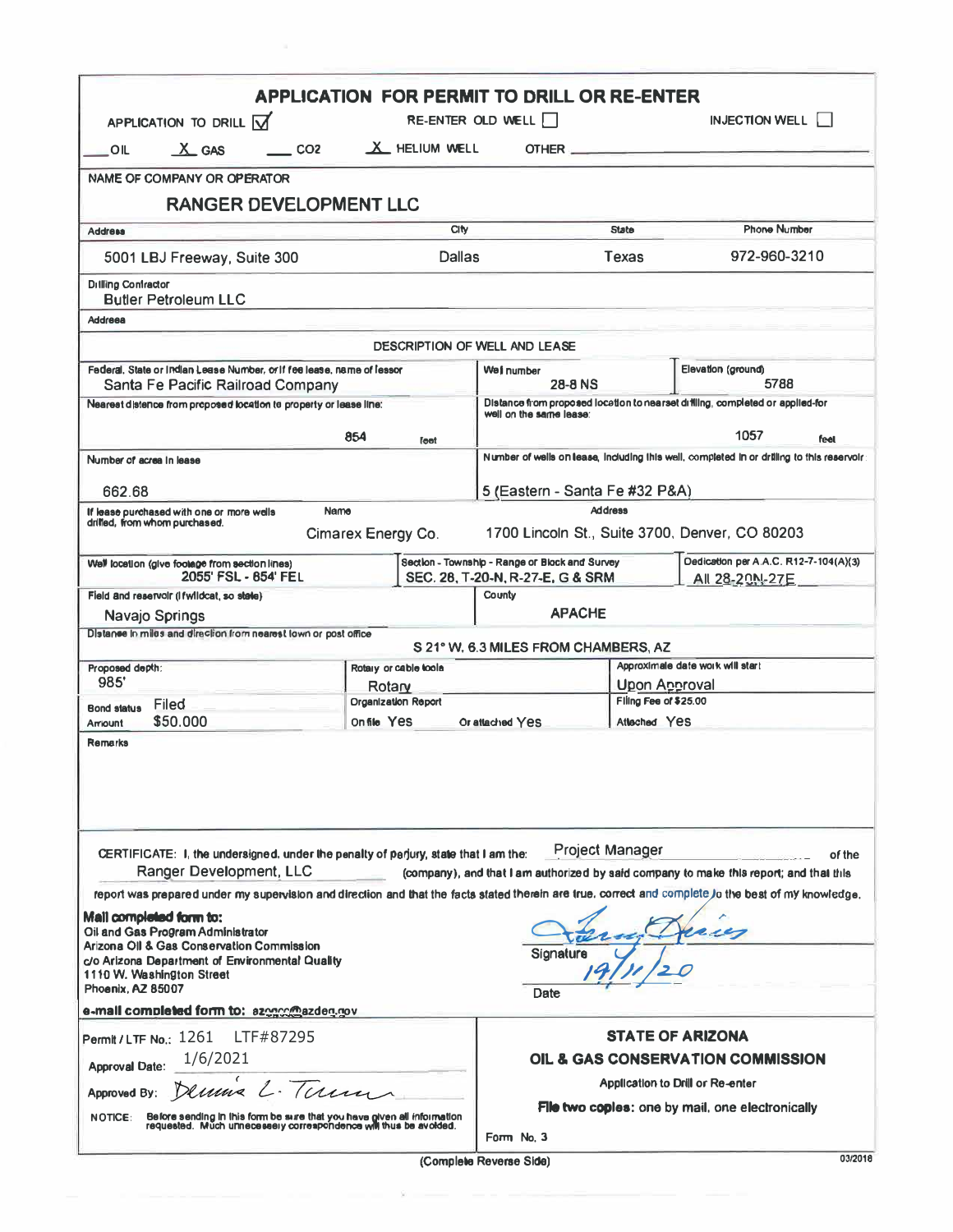- 1. Operator shall outline on the plat the acreage dedicated to the well in compliance with A.A.C. R12-7-107.
- 2. A registered surveyor shall show on the plat the location of the well and certify this information in the space provided.
- 3. ALL DISTANCES SHOWN ON THE PLAT MUST BE FROM THE OUTER BOUNDARIES OF THE SECTION.
- 4. Is the operator the only owner in the dedicated acreage outlined on the plat below? YES X NO
- 5. If the answer to question four is no, have the interests of all owners been consolidated by communitization agreement or otherwise? If answer is yes, give type of consolidation **YES NO**
- 6. If the answer to question four is no. list all the owners and their respective interests below: